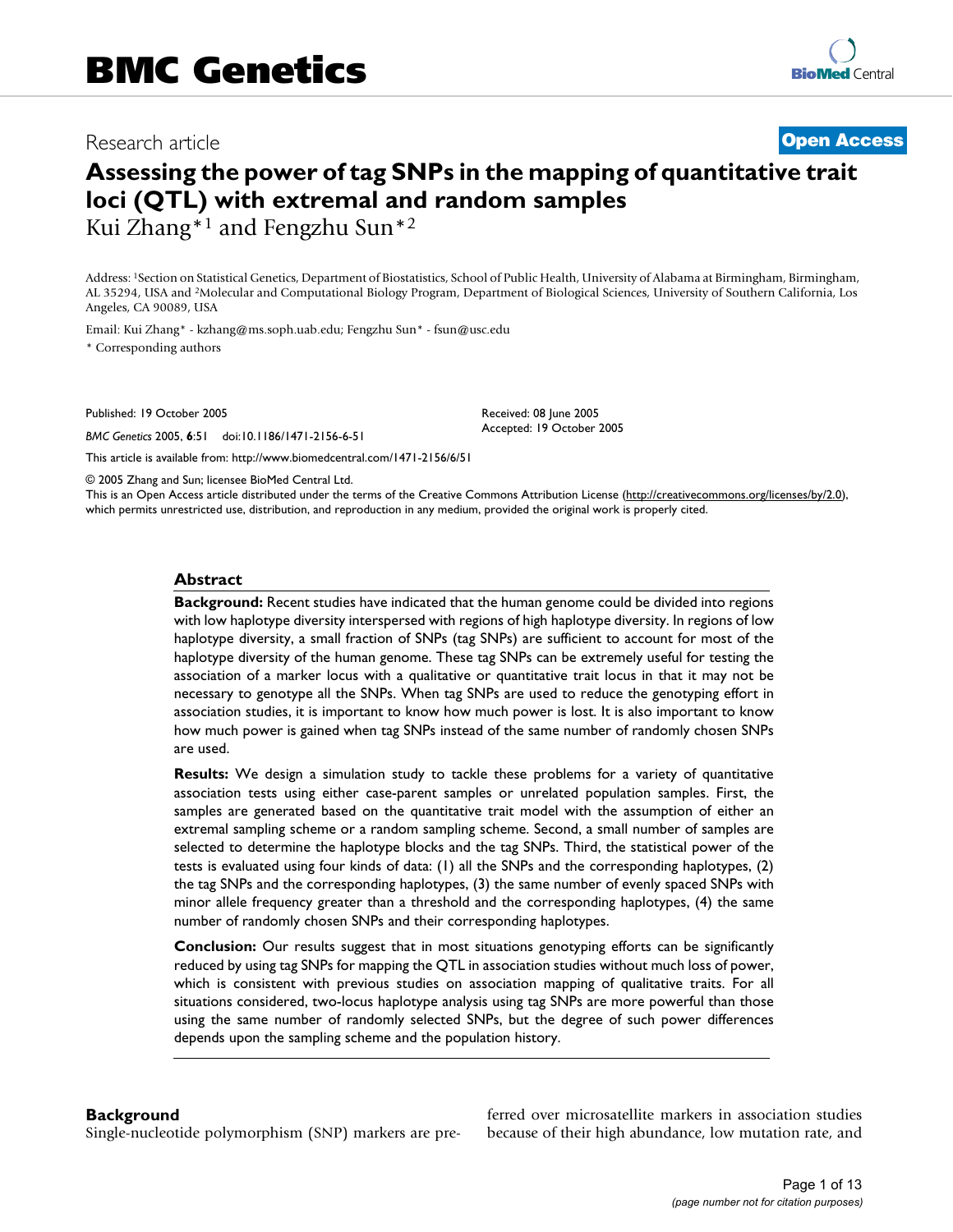suitability for high-throughput genotyping. The genomewide association studies on dissection of human complex traits need to screen a large number of SNPs. However, it is prohibitively expensive to genotype all SNPs in an association study with the throughput of current technologies. Judicial selection of SNPs for association studies is therefore of paramount importance. The observation that the human genome can be divided into regions of high linkage disequilibrium (LD) with limited haplotype diversity interspersed with regions of low LD suggests one way of doing this. The regions with high LD are referred to as blocks in the literature. One of the objectives in the Human HapMap project is to describe the set of haplotype blocks and the SNPs that tag them.

Many methods have recently been developed for haplotype block partitioning and tag SNP selection. Available methods can be classified into two groups – blockdependent methods and block-free methods – although all of them are based on LD patterns of the human genome. The first group of methods relies on haplotype diversity or pair-wise LD measures such as D' to first partition the haplotypes into blocks and then select tag SNPs in each resulting block (e.g., [1-5]). The other methods select tag SNPs directly in accordance with LD patterns (e.g., [6-8]) or through comprehensive power computations (e.g., [9-11]) across the human genome. However, it is still not clear which method should be used in tag SNP identification. Here, we concentrate on two different methods. One is a variant of the first group of methods, which involves partitioning the haplotypes into blocks to minimize the total number of tag SNPs over a region of interest or the whole genome [4,5,12,13]. With this method, we expect to reduce the genotyping effort as much as possible. The other method selects tag SNPs based on pair-wise LD measure *r*2 [6], where for each SNP the maximum *r*2 between this SNP and tag SNPs must be greater than a pre-specified threshold.

The general procedure for using tag SNPs in association studies can be described as follows. First, a small number of samples (e.g., 40~50 individuals) are genotyped using a very dense SNP map. Second, a method or an algorithm is applied to obtain the set of tag SNPs. Third, a large number of samples is genotyped at only the tag SNP marker loci. Fourth, association tests of the SNPs with a qualitative or quantitative trait of interest are conducted using all the genotyped samples at tag SNP marker loci. The above approach can significantly reduce the genotyping effort [14], but it also causes loss in statistical power for association studies. There are two key questions. First, how much power will be lost when tag SNPs instead of all the SNPs are used. Second, how much power will be gained when tag SNPs instead of the same number of randomly chosen SNPs are used if only a given number of SNPs can be genotyped due to limited resources.

Several studies have examined these problems for association mapping of qualitative traits. Zhang et al. [12,13] studied this problem for qualitative traits with simulations and found that the loss of power was moderate – certainly much smaller than if an equivalent number of markers had been chosen randomly. Thompson et al. [15] used similar simulation procedures and observed similar results. Zhai et al. [16] did a similar simulation study but chose a set of evenly spaced SNPs with minor allele frequency greater than a threshold. They found that the power to detect association with evenly distributed SNPs can be almost the same as the power to detect association with tag SNPs, and sometimes even better. However, this study has several limitations. Zhai et al. [16] did not use haplotype based methods, which can be more powerful than methods based on individual marker when the disease susceptibility SNP is not included in the set of SNPs used for mapping. The number of tag SNPs is usually much smaller than the number of all SNPs, and the tag SNPs have a much sparse map, which can be favorable for haplotype analysis. This was clearly shown in the power comparison of Zhang et al. [12,13]. Also, the highest power occurred when the markers and the disease gene had similar allele frequencies [17,18]. However, it is very difficult to know the disease allele frequency in advance. Thus, the threshold that should be used to select SNP markers is problematic. Zhang et al. [18] studied power using tag SNPs identified by haplotype diversity and found that tag SNPs may not be efficient when the allele frequency at the marker locus is much different from the allele frequency at the disease locus. Other studies have investigated the power issue theoretically, which may not account for the complexities and heterogeneities in LD mapping of disease genes, and thus their conclusions cannot be readily extended to comprehensive haplotypebased methods [6,10,19]. Furthermore, most studies involving assessment of such power loss with tag SNPs have focused on qualitative traits using either simulations or real data sets [6,12,13,15,16]. The exception is Zhang et al. [18], who studied quantitative traits. However, they did not consider the analysis based on haplotypes. In this paper, we assess the loss of power to detect quantitative trait loci using tag SNPs through extensive simulations. One major difference between this study and previous studies is the use of haplotypes to study quantitative traits.

# **Methods**

# *The coalescent with recombination*

To carry out our study, we first simulated a large number of haplotypes consisting of a large number of consecutive SNPs across a genomic region. The simulation procedure and corresponding parameters are similar to simulations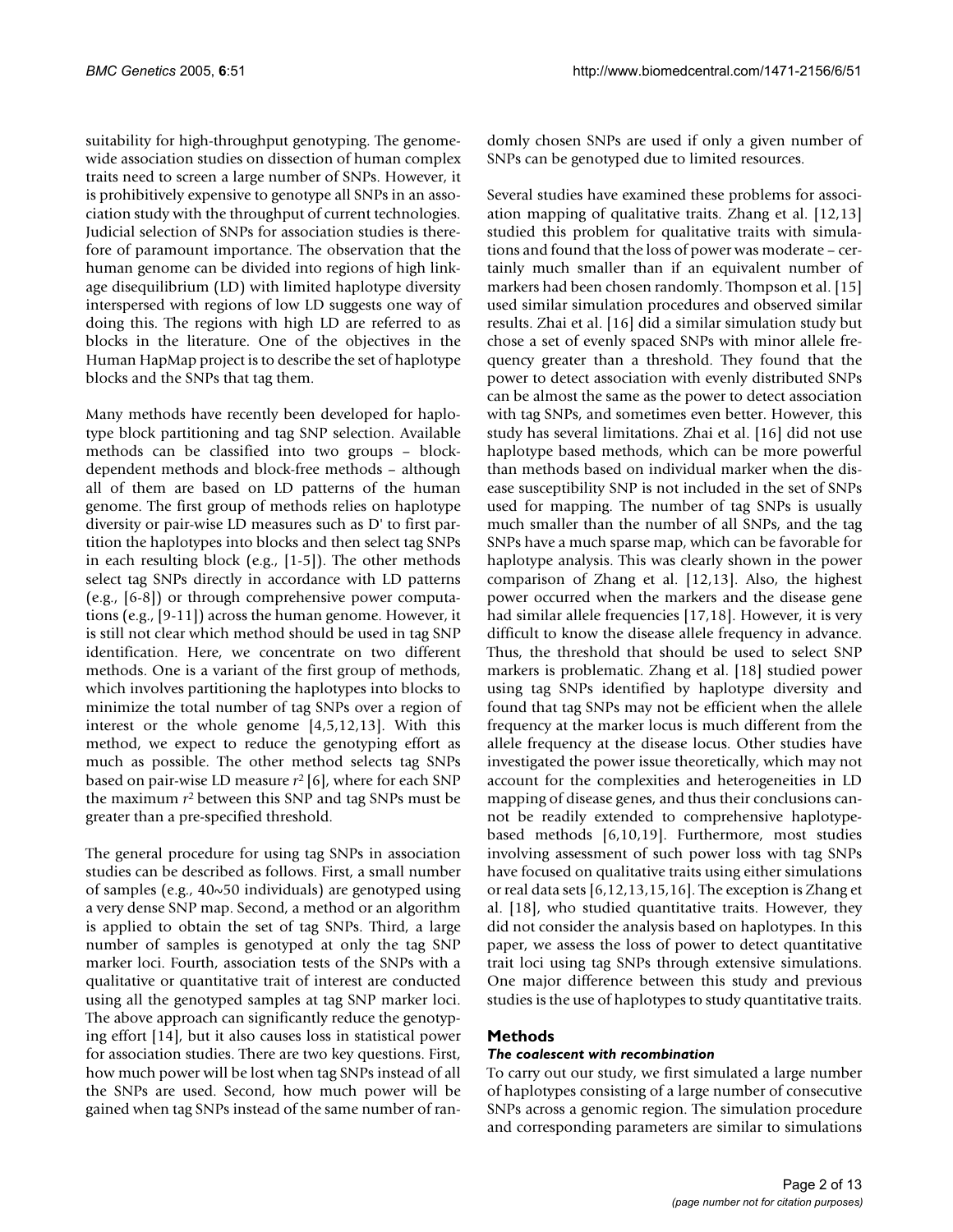conducted in our previous studies [12,13]. Specifically, we used the coalescent process with recombination [20-22] to construct haplotype populations. The genealogies of haplotypes were generated with a population recombination rate *r* over the region of interest, and they are denoted by [0, 1] for easy presentation. Once the ancestral relationship between haplotypes has been simulated, mutations are added onto the genealogies to generate SNPs with a population mutation rate  $\theta$  according to the infinitemany-site mutation model. The infinite-many-site mutation model assumes that mutations occur uniformly in [0, 1] and that a new mutation creates a new SNP that does not already exist in the population – i.e., recurrent mutations are not allowed.

It is well known that recombination hot and cold spots can give rise to discrete haplotype block-like structure [23,24]. Studies from both empirical data and simulations also suggested that haplotype blocks may be created due to genetic drift [25,26]. To accommodate such features of human evolution in our simulations, we employed four different population models to generate haplotypes. For the first population model, we assumed a constant population size with a uniform recombination rate. We set both  $r$  and  $\theta$  to 200, which correspond to simulating a genomic region of about 200 kb [27]. We simulated the second haplotype population with recent population expansion but with the assumption of a uniformly distributed recombination rate. Again, both the recombination rate and the mutation rate were set at 200. We assumed that the population was constant at size 10,000 for a very long time and that it began growing exponentially until it reached the present population size of 107 from 1,500 generations ago. We also generated two haplotype populations with varied schemes of recombination hot spots. Both the mutation rate and the background recombination rate were set at 200 in this situation. For the third population model, two regions [0.20, 0.30] and [0.70, 0.80] were selected, with recombination rates 15 times higher than the background recombination rate. For the fourth population, one region [0.40, 0.60] was selected, with a recombination rate 15 times higher than the background recombination rate. The first two population models have been used in previous studies [12,13,16]. As we will describe below, the simulated disease susceptibility loci were positioned within the region [0.40, 0.60]. The two additional populations allow us to thoroughly assess the effect of recombination hot spots on the power loss because the disease susceptibility gene is not in recombination hot spot regions for the third population, while it is in a recombination hot spot region for the fourth population. For simplicity, we refer to these population models as P1, P2, P3, and P4, respectively, in the rest of this paper.

We simulated a quantitative trait locus with the frequency of the allele corresponding to the high trait value in a designated range. Here, we considered three different scenarios corresponding to rare, moderate, and common alleles for the high trait values, respectively. For each set of haplotypes, we chose a marker locus as the candidate trait locus if it satisfied two conditions: (1) the frequency of the minor allele is in a designated range, and (2) the position of the trait locus is between 0.40 and 0.60. The first condition restricts the variant allele frequency, and the second condition ensures that the candidate trait locus is approximately in the middle of the region of interest. If no such marker loci exist, this data set was discarded. If several marker loci satisfy these conditions in a data set, the marker locus closest to 0.50 was chosen as the quantitative trait locus. Once the candidate trait locus has been determined, the marker loci were selected sequentially from the left to the right along the chromosome based on the following conditions. (1) The frequency of the minor allele is at least 5%. (2) The distance between any two adjacent marker loci, including the candidate trait locus, is not less than a threshold. In this study, we set the threshold at 0.005. Because the length of the simulated genomic region is about 200 kb, the distance between two adjacent markers is at least 200\*0.005 = 1 kb, resulting in at most 200 markers. In addition, the trait locus is not one of the marker loci used in mapping and is away at least 0.005 from the closest marker locus. The haplotypes at these marker loci and the trait locus were retained for further analysis.

### *The quantitative trait models*

Based on the set of haplotypes generated above and a given quantitative trait model, we generated parents-offspring samples or population samples using either random sampling or extremal sampling. We considered the following widely used quantitative trait model at the candidate trait locus:

$$
Q_i = \mu + aA_i + dD_i + \varepsilon_{i'} \hspace{0.5cm} (1)
$$

where  $Q_i$  is the trait value;  $A_i$  and  $D_i$  are the additive and dominant genotypic scores, respectively; and <sup>ε</sup>*i* is a normal random variable with mean 0 and variance 1 and is independent of the genotype.*Ai* takes the values 1, 0, and -1, and *Di* takes the values 0, 1, and 0 for genotypes *MM*, *Mm* and *mm*, respectively, in which *M* is the allele corresponding to the high trait value. The additive genetic variance attributable to the locus is  $\sigma_a^2 = 2pq[a-(p-q)d]^2$ , the dominant genetic variance is  $\sigma_d^2 = (2 \rho q d)^2$ , and the total genetic variance is  $\sigma_G^2 = \sigma_a^2 + \sigma_d^2$ , where *p* is the frequency of the allele corresponding to the high trait value

at the trait locus and  $q = 1 - p$ . The broad-sense heritability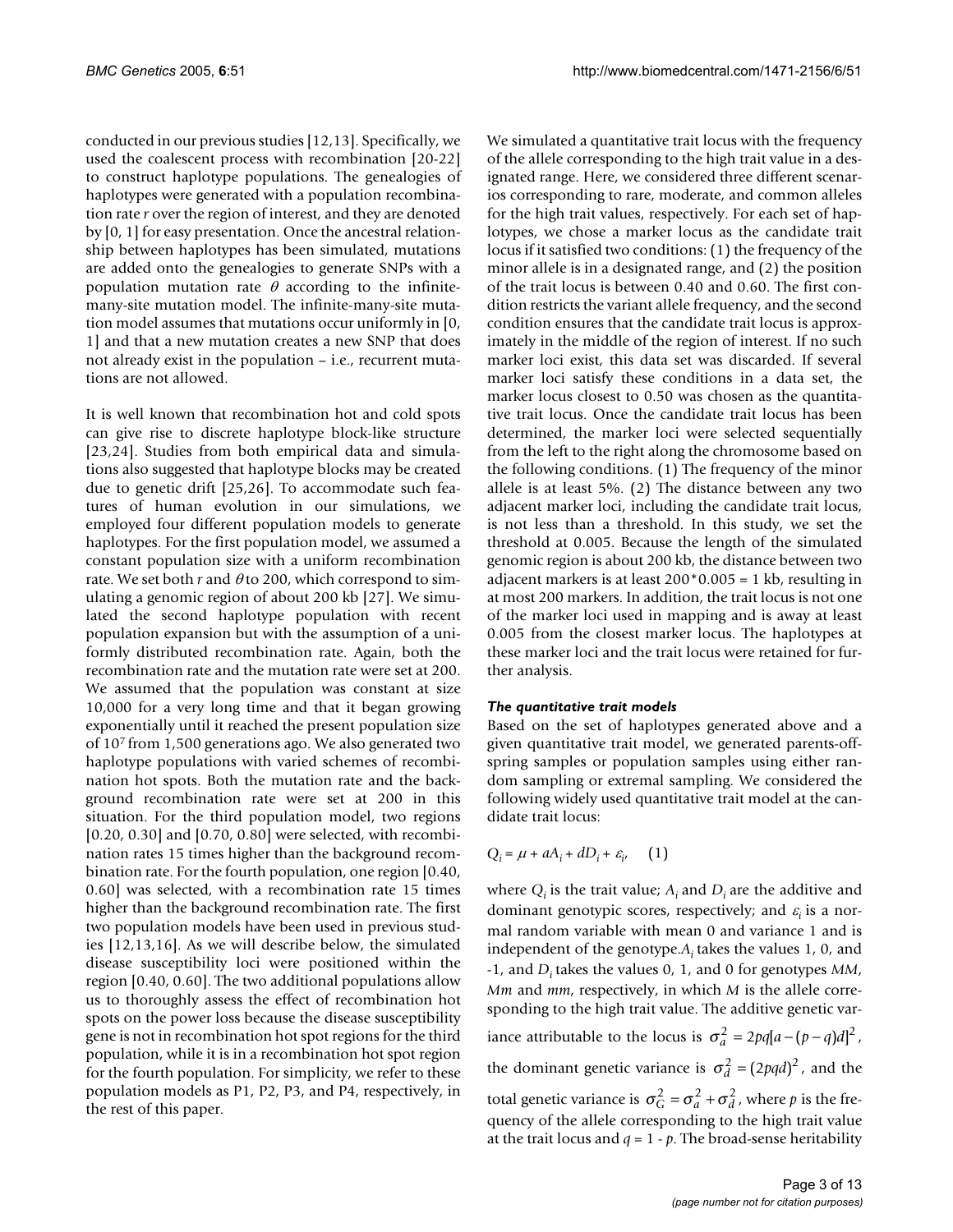attributable to the locus is computed by  $H^2 = \sigma_G^2/(\sigma_G^2 + 1) = (\sigma_a^2 + \sigma_d^2)/(\sigma_a^2 + \sigma_d^2 + 1)$  [28,29].

Here, we only considered the additive model (*d* = 0). For a given frequency of the allele corresponding to high trait value *p*, and the broad-sense heritability *H*2, we calculated the value of *a*. In this paper, we let  $\mu$  = 0 and  $H^2$  = 20%. For random sampling, we generated 600 family samples consisting of unrelated individuals with their parents and 300 population samples of unrelated individuals based on the given quantitative trait model. For the family samples in extremal sampling, we chose 125 individuals with trait values in the top 20% of the population distribution of the trait values together with their parents and 125 individuals with trait values in the lower 20% of the population distribution of the trait values together with their parents. For the population samples in the extremal sampling, we selected 75 individuals with trait values in the upper 20% as cases and 75 individuals with trait values in the lower 20% as controls. We found that the power using these sample sizes for most methods is in an appropriate range under all situations considered, and thus meaningful comparisons can be made.

# *Algorithms for tag SNP selection and random SNP selection*

Many methods have recently been developed for haplotype block partitioning and tag SNP selection. Here, we mainly focus on two methods. The first method is blockdependent, in which a dynamic programming algorithm is used to find the optimal block partition to minimize the total number of tag SNPs [5,12]. We followed commonly used definitions of blocks and tag SNPs [4,5] in our simulation. We defined blocks as in Patil et al. [4], where at least  $\alpha$  percentage of observed or inferred haplotypes must be common haplotypes. Common haplotypes are those with frequencies greater than a threshold  $β$ . We defined tag SNPs within a block as the minimal set of SNPs that can distinguish  $\alpha$  percentage of all observed or inferred haplotypes. We fixed  $\alpha$  and  $\beta$  as 0.80 and 0.05, respectively. The second method is a block-free method based on LD measure *r*2 [6]. Because the statistical power of association studies is proportional to the value of *r*<sup>2</sup> [30], this method has become popular in recent studies. Here, for any given subset of SNPs, all pair-wise *r*2 values between the SNPs in this subset and the SNPs not in this subset were calculated. For a given SNP not in the subset, we took the maximum value of *r*2 as its individual prediction power. The minimum value over all of the SNPs was taken as the overall prediction power. The minimum set of SNPs with prediction power exceeding a pre-specified threshold, γ, was considered as a set of tag SNPs. We adapted the greedy algorithm developed by Carlson et al. [6] to select the set of tag SNPs. For comparison, we choose an appropriate  $\gamma$  that enables the same number of tag SNPs for two different algorithms.

For power comparison, Zhang et al. [12,13] used a set of SNPs chosen uniformly at random among all SNPs. Zhai et al. [16] argued that researchers would prefer a set of evenly spaced SNPs with minor allele frequencies greater than a threshold if no prior knowledge of these SNPs was available in real studies, and they conducted the power comparison of association studies between them and tag SNPs. Here, we chose the same number of SNPs using both methods. The threshold for the minor allele frequency, *t*, was set to 0.05, 0.10, 0.15, and 0.20, respectively.

# *Tests of association of quantitative trait locus (QTL) by linkage disequilibrium*

Linkage disequilibrium mapping studies for QTL typically use either family samples or unrelated individuals. When family data are used, the transmission/disequilibrium test (TDT) for quantitative traits can be used to test for linkage or association [32-35]. In this study, we assumed that we had *n* families with two parents and one offspring in each family, and we used the statistic TDTQ [33,34]. Many methods have been developed for mapping quantitative trait loci using unrelated population individuals [28,29,36]. Here, we employed the regression method to test whether there is any association between a marker locus and a QTL. Suppose we have the genotypes and the trait value of *n* individuals. The test of association can be implemented based on the standard linear regression model, as in equation (1). The null hypothesis is  $a = d = 0$ .

The QTL mapping using haplotype data is of great interest. Thus, we also implemented the haplotype-based method developed by Dudbridge [37] and Zaykin et al. [38]. The first method is an extension of classical TDT, and the second is based on regression analysis. Both methods estimate haplotypes and their frequencies using the EM algorithm and can account for the uncertainty of haplotype frequencies.

# **Results**

We generated 20 sets of 2,000 haplotypes using the coalescent program with population models from P1 to P4, respectively. The QTL and the marker loci used for mapping were determined by the approach described in the Methods section. In summary, the number of markers used for mapping varies from 131 to 156. For the rare QTL, the frequency of the allele corresponding to high trait values varies from 0.040 to 0.060. For the moderate QTL, the frequency of the allele corresponding to high trait values varies from 0.125 to 0.175. For the common QTL, The frequency of the allele corresponding to high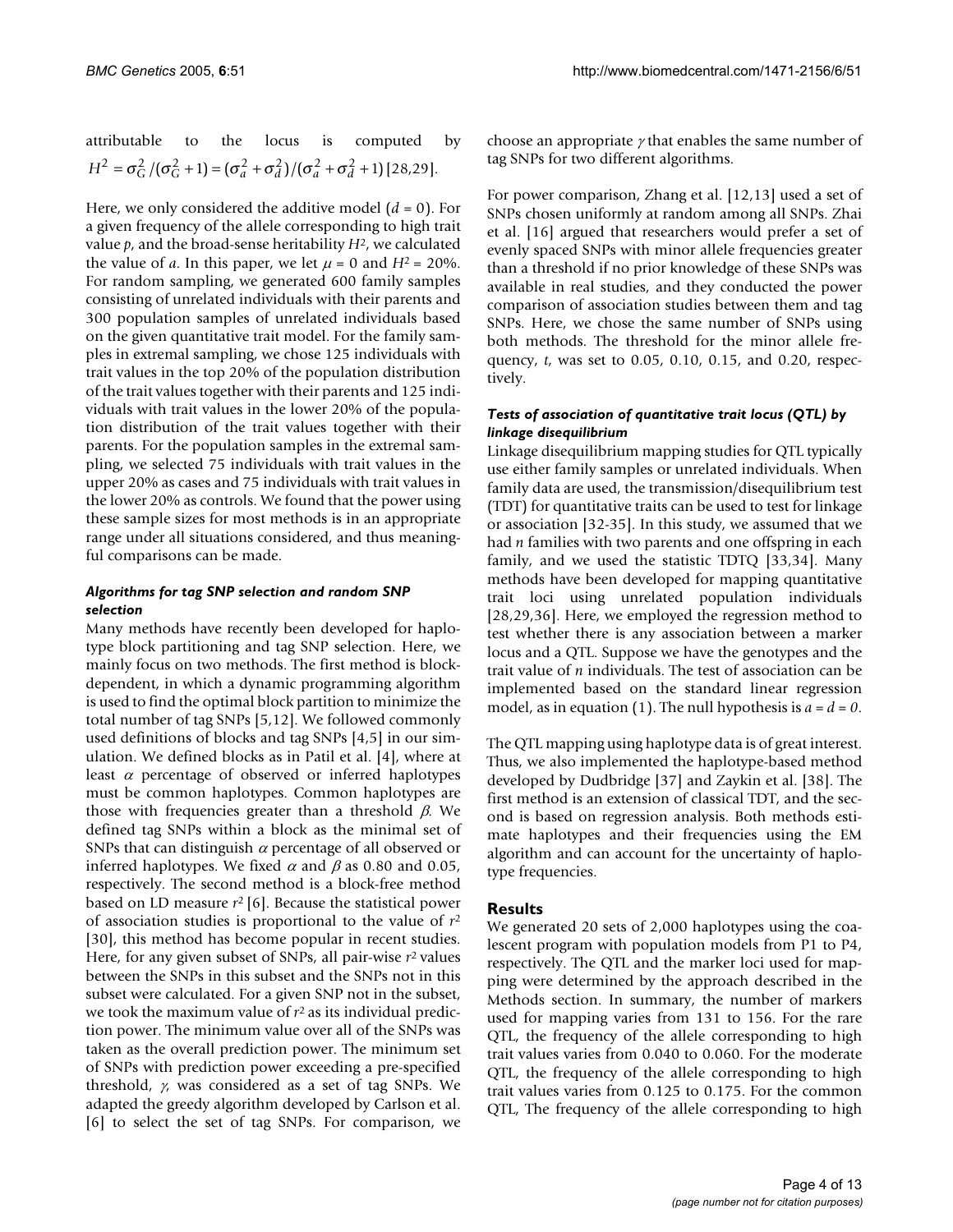| <b>Test Methods</b> | <b>Description</b>                                                     |  |
|---------------------|------------------------------------------------------------------------|--|
| <b>TDT-R-SNP</b>    | Random sampling, marker-by-marker analysis for family samples          |  |
| <b>TDT-R-HAP</b>    | Random sampling, two-locus haplotype analysis for family samples       |  |
| <b>POP-R-SNP</b>    | Random sampling, marker-by-marker analysis for population samples      |  |
| <b>POP-R-HAP</b>    | Random sampling, two-locus haplotype analysis for population samples   |  |
| <b>TDT-E-SNP</b>    | Extremal sampling, marker-by-marker analysis for family samples        |  |
| <b>TDT-E-HAP</b>    | Extremal sampling, two-locus haplotype analysis for family samples     |  |
| <b>POP-E-SNP</b>    | Extremal sampling, marker-by-marker analysis for population samples    |  |
| <b>POP-E-HAP</b>    | Extremal sampling, two-locus haplotype analysis for population samples |  |

**Table 1: Summary of methods used for power comparison.**

trait values varies from 0.270 to 0.329. The position of the QTL varies from 0.443 to 0.583.

These sets of haplotypes were then used to construct samples with quantitative traits. For each set of haplotypes, we generated 50 replicates of parent-offspring samples or population samples using either the random sampling scheme or the extremal sampling scheme described in the Methods section. We thus had a total of 1,000 replicates for each sampling scheme and each population. For each set of family samples, 20 pairs of parents (i.e., 80 haplotypes) were randomly selected to obtain the haplotype block partitions and tag SNPs. For each set of population samples, we chose 40 individuals (i.e., 80 haplotypes) as tagged samples. Several studies have shown that such a number of individuals can give similar block partitions and tag SNPs as a larger number of samples [12,15,26]. We calculated the test statistics based on individual SNPs and two-locus haplotypes, and we adjusted the *p*-values over all the markers using the Bonferroni correction. Table 1 summarizes the test methods compared in this study. The power of each test was conducted using several different kinds of data with type I error of 0.05: (1) all the SNPs, (2) the tag SNPs, (3) the same number of evenly spaced SNPs with minor allele frequency greater than a threshold, and (4) the same number of randomly chosen SNPs as the number of tag SNPs.

### *Power comparisons*

Here, we describe the results from our power study using the above methods with a significance level of 0.05. On average, 36, 44, 43, and 42 tag SNPs were selected for population models from P1 to P4, respectively. As expected, more tag SNPs were needed with the inclusion of the recombination hot spots and the population expansion. For the moderate QTL, the power results for the different testing methods and populations with the random sampling scheme and the extremal sampling scheme are shown in Figure 1 and Figure 2, respectively. Several general conclusions emerge from these figures. First, except for the degree of the power differences among the tests,

Figure 1 and Figure 2 show very similar patterns, indicating that the conclusions drawn based on the random sampling scheme can be generally applicable to the situation involving the extremal sampling scheme. Second, the tests based on family samples and population samples also have similar power patterns. Third, although the power to detect the QTL based on two-locus haplotypes is generally higher than the power based on marker-by-marker analysis because of the exclusion of the QTL in the analysis. Such a gain in power depends not only upon population models but also on the methods for tag SNPs selection. Fourth, population models used in the simulation substantially affect the power patterns using the tag SNPs, the evenly spaced SNPs, and the randomly selected SNPs. Population models also affect the performance of tag SNPs. Because the power for detecting association is generally very low in population P4, we will only compare our results in the first three populations (P1, P2, and P3).

For individual marker analysis, there are no clear patterns to indicate which approach for tag SNP selection performs the best. In population P1, the tag SNPs identified using *r*2 perform the best. In population P2, the tag SNPs identified using haplotype diversity outperform the tag SNPs identified using other methods. In population P3, the maximum power among the evenly spaced SNPs is the highest. These differences can be quite significant. The findings in this study are consistent with previous studies [16,18].

We emphasize that the idea behind haplotype tagging is to account for most haplotype diversity using the smallest number of tag SNPs and then to do haplotype-based analysis, not individual marker analysis. Indeed, haplotypebased analysis performs similarly in high-LD regions and outperforms in low-LD regions compared with individual marker analysis. Note that the QTL is excluded from our analysis. If the QTL is one of the marker loci analyzed, individual marker analysis can be more powerful than haplotype analysis. We envision that the chance of having the QTL in the marker set is low, and thus we suggest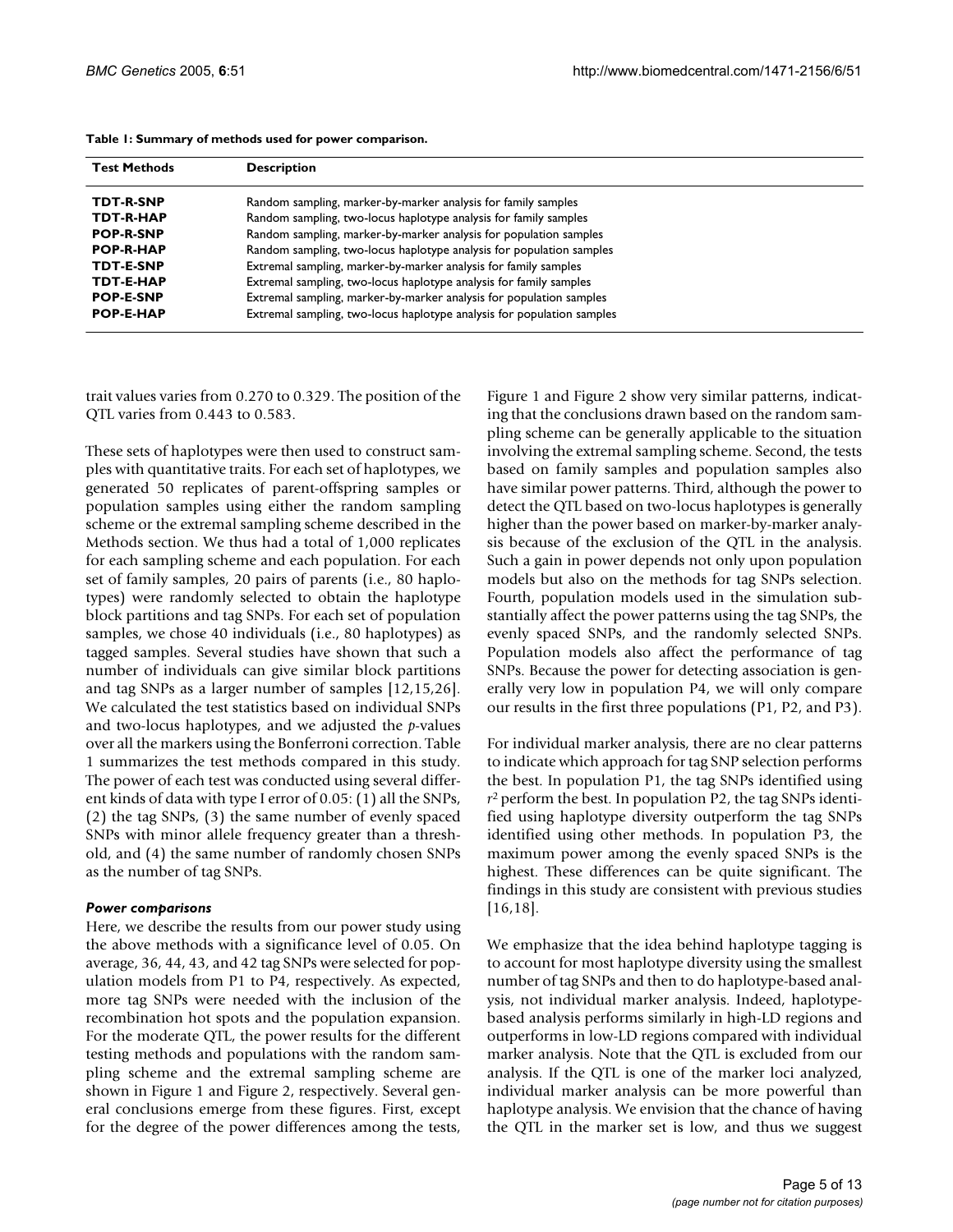

# The power using SNPs with a random sampli **Figure 1** ng scheme for different population models

The power using SNPs with a random sampling scheme for different population models. The power is obtained using single-SNP and two-locus haplotype data based on 1,000 simulations with a moderate QTL. In each bin, the figure shows the power based on marker-by-marker analysis and two-locus haplotype analysis (from left to right). Between bins, it shows the power using (from *left* to *right*): (1) all SNPs; (2) the tag SNPs identified using the haplotype diversity [4]; (3) the tag SNPs identified using  $r^2$  [6]; (4) the evenly spaced SNPs with minor allele frequencies greater than 0.05; (5) the evenly spaced SNPs with minor allele frequencies greater than 0.10; (6) the evenly spaced SNPs with minor allele frequencies greater than 0.15; (7) the evenly spaced SNPs with minor allele frequencies greater than 0.05; and (8) the randomly selected SNPs. In each graph, the method having the highest power based on two-locus haplotype analysis is indicated with the "+" sign. The methods having power sig-<br>nificantly lower than the highest one (one-sided chi-square test with 0.05 type I error rate) are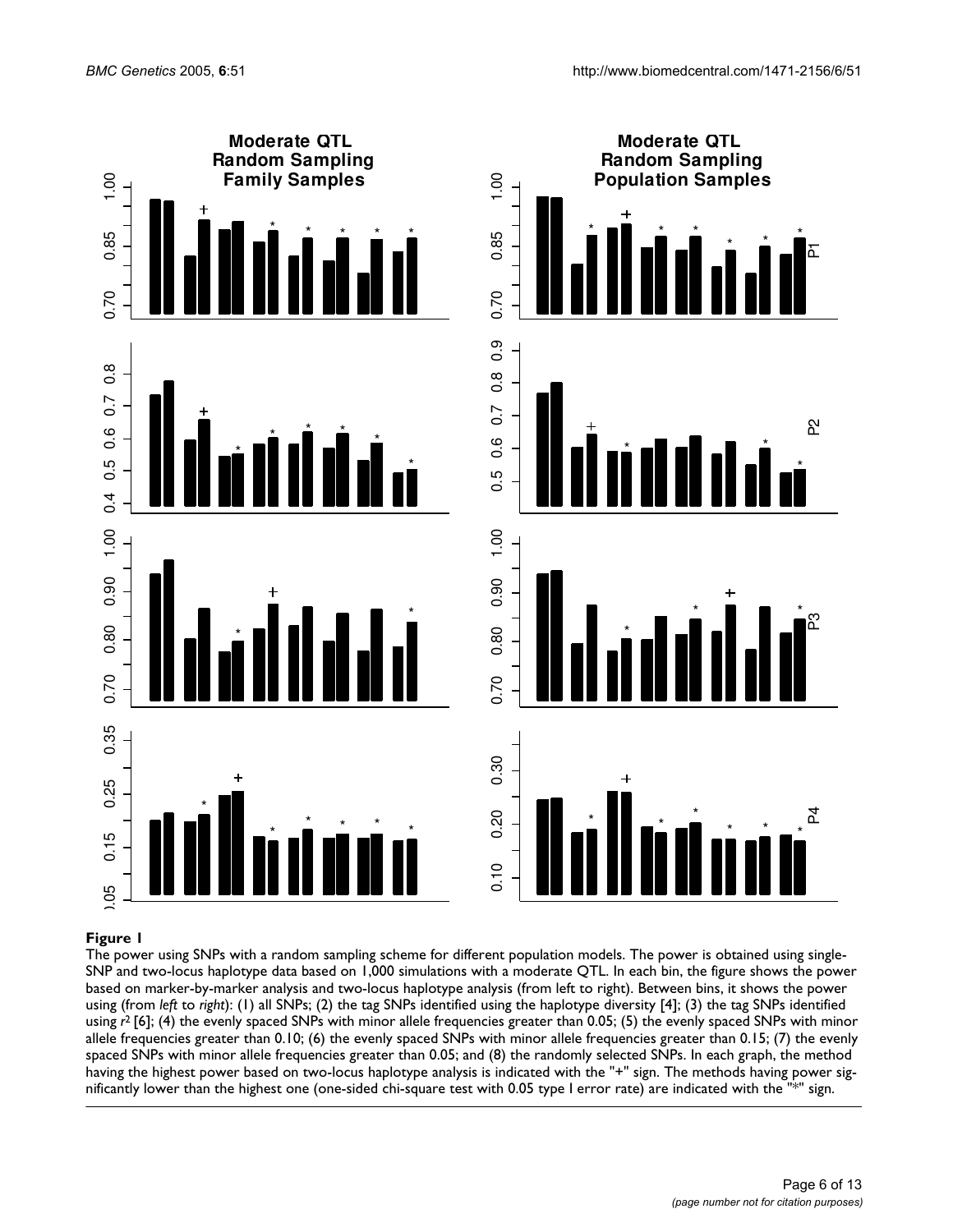

# The power using SNPs with an extremal samp **Figure 2** ling scheme for different population models

The power using SNPs with an extremal sampling scheme for different population models. The power is obtained using single-SNP and two-locus haplotype data based on 1,000 simulations with a moderate QTL. The bars in each bin and the symbols ("+"

using haplotype analysis in real studies. Next, we concentrate on haplotype analysis. In population P1, with high LD, the performances of the three methods are similar. In population P2, with medium LD, the tag SNPs identified based on haplotype diversity perform significantly better than those selected using the other two approaches. In population P3, with regions of low LD and regions of high LD, the tag SNPs identified based on haplotype diversity perform similarly to the evenly spaced SNPs and perform significantly better than the tag SNPs selected based on *r*2.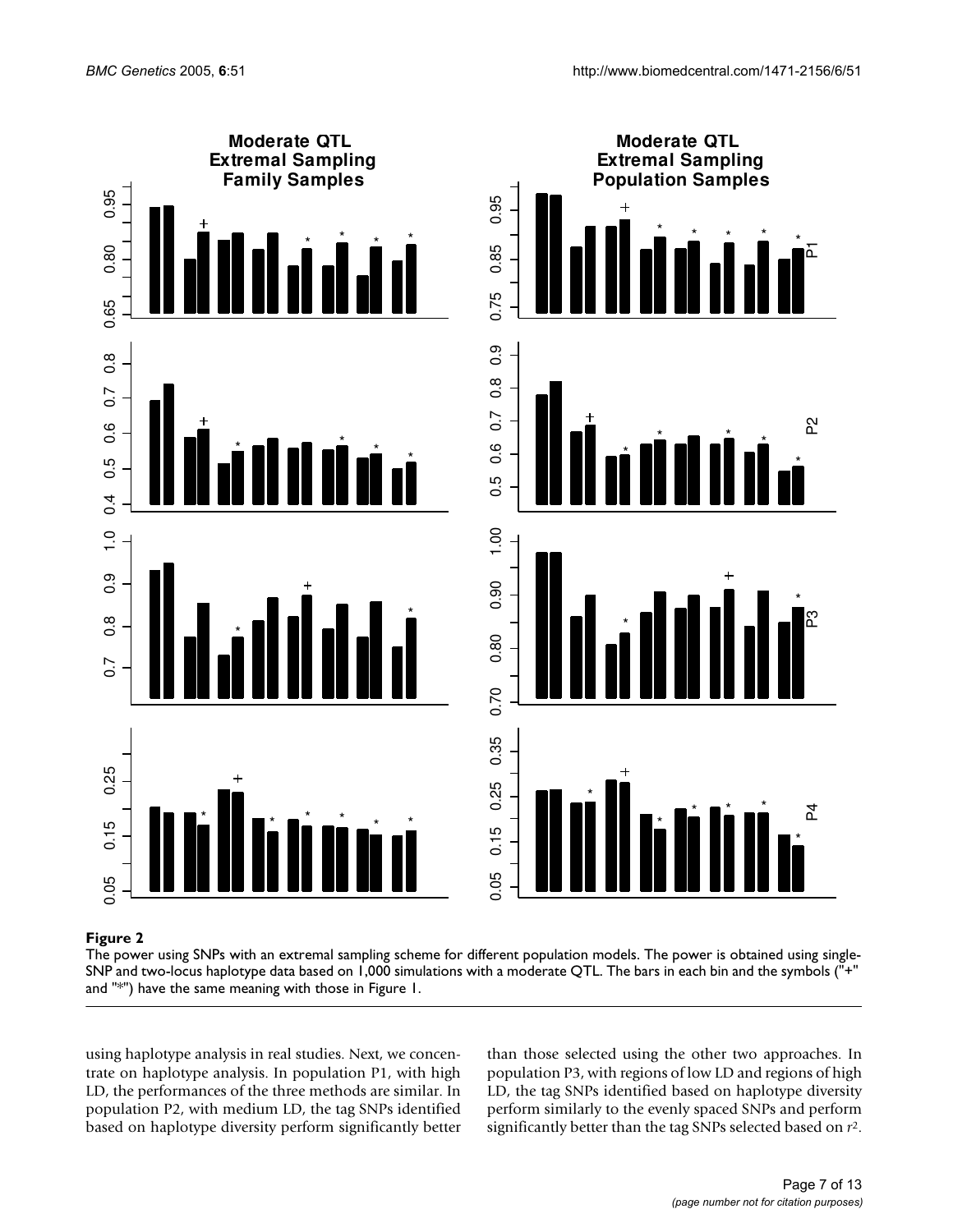

# **Figure 3** The power using SNPs with random sampling of population sampling of population samples for different population models for different population models for different population models for different population mod

The power using SNPs with random sampling of population samples for different population models. The power is obtained using single-SNP and two-locus haplotype data based on 1,000 simulations with a rare and a common QTL, respectively. The bars in each bin and the symbols ("+" and "\*") have the same meaning with those in Figure 1.

In all but one case, the tag SNPs identified based on haplotype diversity perform the best or are not significantly different from the best-performing ones.

For rare and common QTLs, the power patterns for random or extremal sampling, population or family sampling are also similar. Therefore, we only present the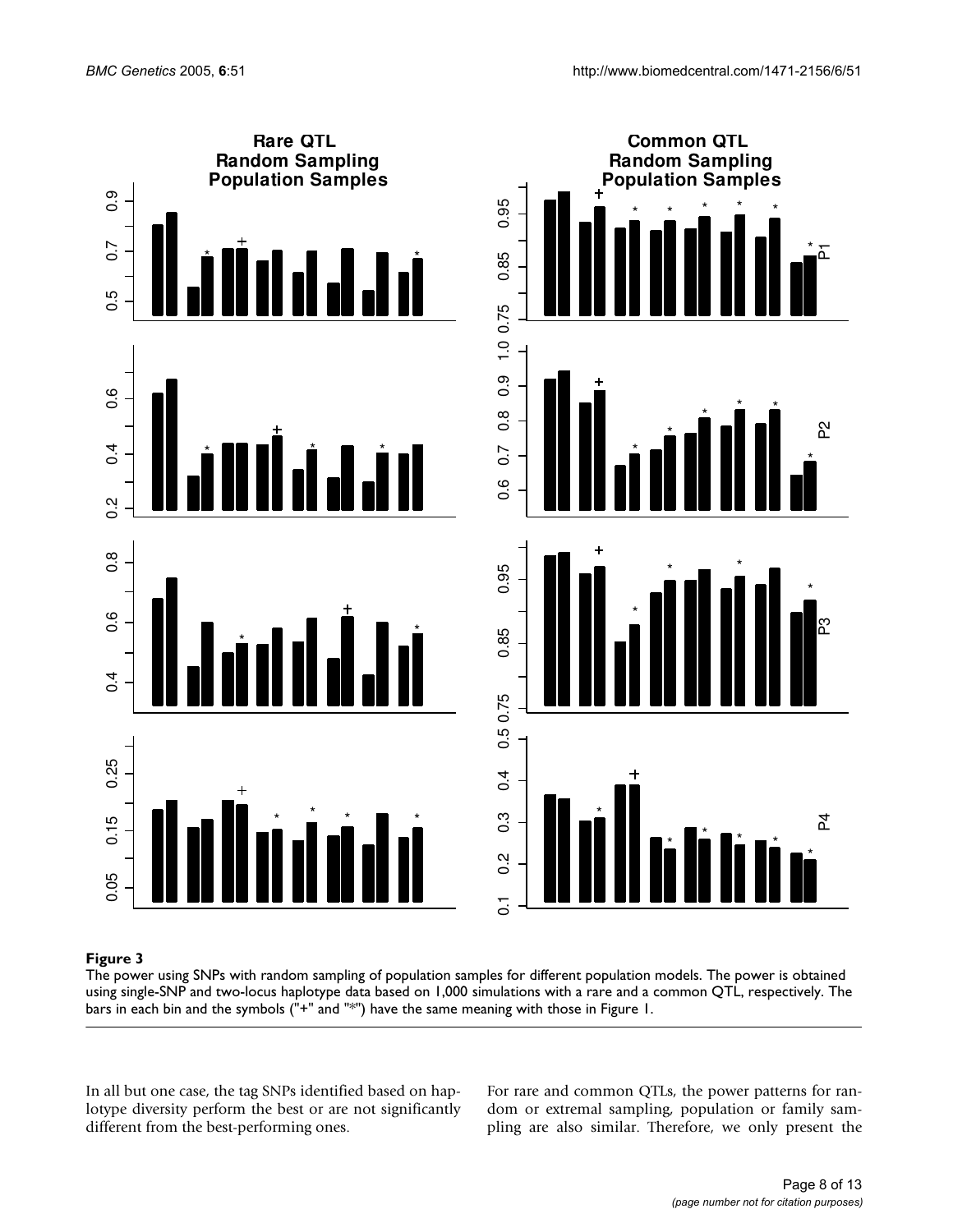

### The histogram of the minor allele frequenc of family samples and moderate QTLs **Figure 4** ies for those selected SNPs for population models P1 and P2 with random sampling

The histogram of the minor allele frequencies for those selected SNPs for population models P1 and P2 with random sampling of family samples and moderate QTLs. In each column, (a) represents all SNPs (b) the tag SNPs identified using the haplotype diversity [4], (c) the tag SNPs identified using *r*2 [6], and (d) the evenly spaced SNPs with minor allele frequencies greater than 0.05, respectively.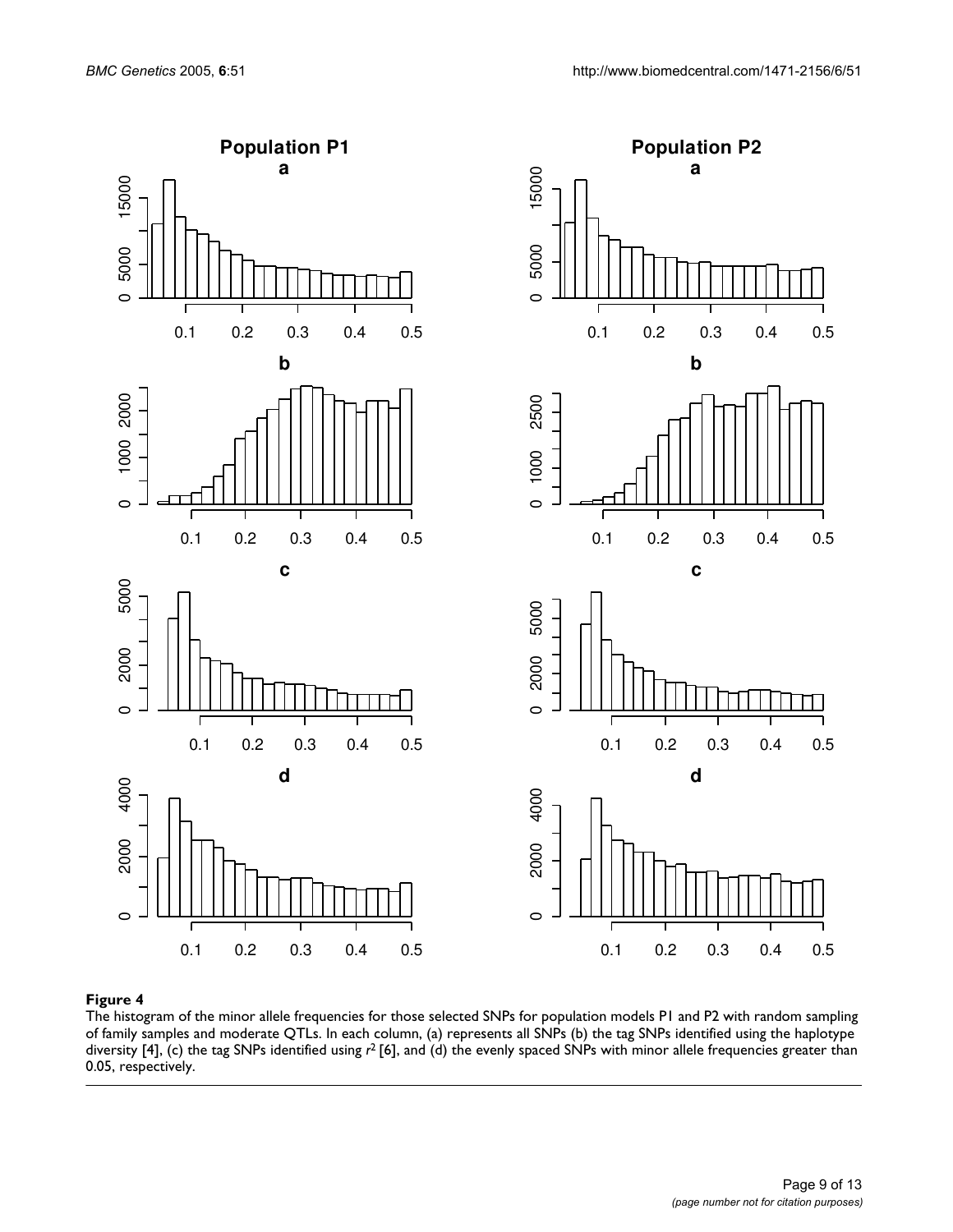results based on random sampling of population samples in Figure 3. For rare QTLs and individual marker analysis, the tag SNPs identified based on haplotype diversity perform poorly and have smaller power even than the randomly selected SNPs in populations P1, P2, and P3. This is expected because the method based on haplotype diversity tends to select more common SNPs, while the rare SNPs have more power to detect the QTL at this situation. The tag SNPs selected based on *r*2 have the highest power in populations P1 and P2 and have power comparable with the evenly spaced SNPs in population P3. The evenly spaced SNPs, with minor allele frequencies close to the frequency of the high-risk allele at QTLs, have the highest power in population P3 and have power comparable with the tag SNPs selected based on *r*2 in populations P1 and P2. However, the evenly spaced SNPs with minor allele frequencies greater than 0.15 generally perform poorly and have the least power in all populations.

For common QTLs and individual marker analysis, the performances of the three methods are similar in population P1. The tag SNPs identified based on haplotype diversity performs significantly better than the other two approaches in population P2. In population P3, the tag SNPs identified based on haplotype diversity perform similarly to the evenly spaced SNPs and significantly better than the tag SNPs selected based on *r*2.

For rare QTLs and two-locus haplotype analysis, the tag SNPs identified based on haplotype diversity are significantly less powerful than the tag SNPs selected based on *r*2 or the evenly spaced SNPs in populations P1 and P2 (a one-sided chi-square test with a 0.05 type I error rate) but have power comparable to the evenly spaced SNPs in population P3. The tag SNPs selected based on *r*2 perform similarly to the evenly spaced SNPs in populations P1 and P2 but are significantly less powerful than the other two methods in population P3. For common QTLs and twolocus haplotype analysis, the power of tag SNPs identified based on haplotype diversity is the highest and is significantly greater than the power of the tag SNPs identified based on *r*2 and the evenly spaced SNPs in populations P1, P2, and P3. Again, the tag SNPs identified based on *r*2 have less power than the evenly spaced SNPs in populations P1, P2, and P3.

These power patterns can arise for several possible reasons. First, SNPs close to the QTL generally have more power. Therefore, one method will be more powerful than the other methods if it can choose more SNPs around the QTL than the other method methods. As an example, the QTL was positioned far away from two designated recombination hot spot regions for population model P3. The methods based on the haplotype diversity [4] and *r*2 [6] select more SNPs in two recombination regions but fewer

SNPs around the QTL than the number of evenly spaced SNPs, resulting in less power to detect the QTL. In contrast, more tag SNPs were selected around the QTL for population model P4, and in this situation the power to detect the QTL using the tag SNPs is higher than the power when the same number of evenly spaced SNPs is used. Second, it has been suggested that both the allele frequencies of marker loci and the QTL affect the power in association studies. The power generally achieves its maximum when the minor allele frequency of SNPs is close to the frequency of the disease allele for individual marker analysis [17]. This is very clear when we compare the power of individual marker analysis based on rare QTLs and common QTLs. Here, we recorded the minor allele frequency in each of 1,000 replicates.

Figure 4 shows the histogram of the minor allele frequencies for those selected SNPs for population models P1 and P2 with random sampling of family samples and moderate QTLs. It can be seen that the distributions of minor allele frequencies for the tag SNPs identified by *r*2 and the evenly-spaced SNPs with minor allele frequencies greater than 0.05 are similar in Figure 4, and that they have a shape similar to the distribution of minor allele frequencies for all of the SNPs. On the other hand, the distribution of minor allele frequencies for the tag SNPs identified using haplotype diversity is different from others. This tag SNP selection method tends to choose more common SNPs in order to characterize the common haplotypes using as few tag SNPs as possible within each block.

# **Discussion**

Genome-wide association studies based on linkage disequilibrium patterns play a central role in localizing genetic variation responsible for common human diseases and traits. Recently, several studies have revealed a block-like structure across the human genome. Understanding this block-like structure is essential for the current effort. It is important to develop methods for locating the haplotype block structure and the corresponding tag SNPs as well as to understand the usefulness and limitations of tag SNPs in association studies for QTL mapping. In this paper, we used Monte Carlo simulations to assess the power loss when the tag SNPs instead of all of the SNPs are used to detect the QTL in association studies. We also compared the power using tag SNPs and the power using the same number of evenly-spaced SNPs and randomly chosen SNPs. This is one of few studies to assess the power using tag SNPs to detect the QTL. Our results confirmed some conclusions from previous studies with qualitative traits and produced some novel findings. We showed that there are no clear winners for the three tag SNP selection methods studied in this paper based on individual marker analysis. For two-locus haplotype analysis and QTLs with moderate to high minor allele fre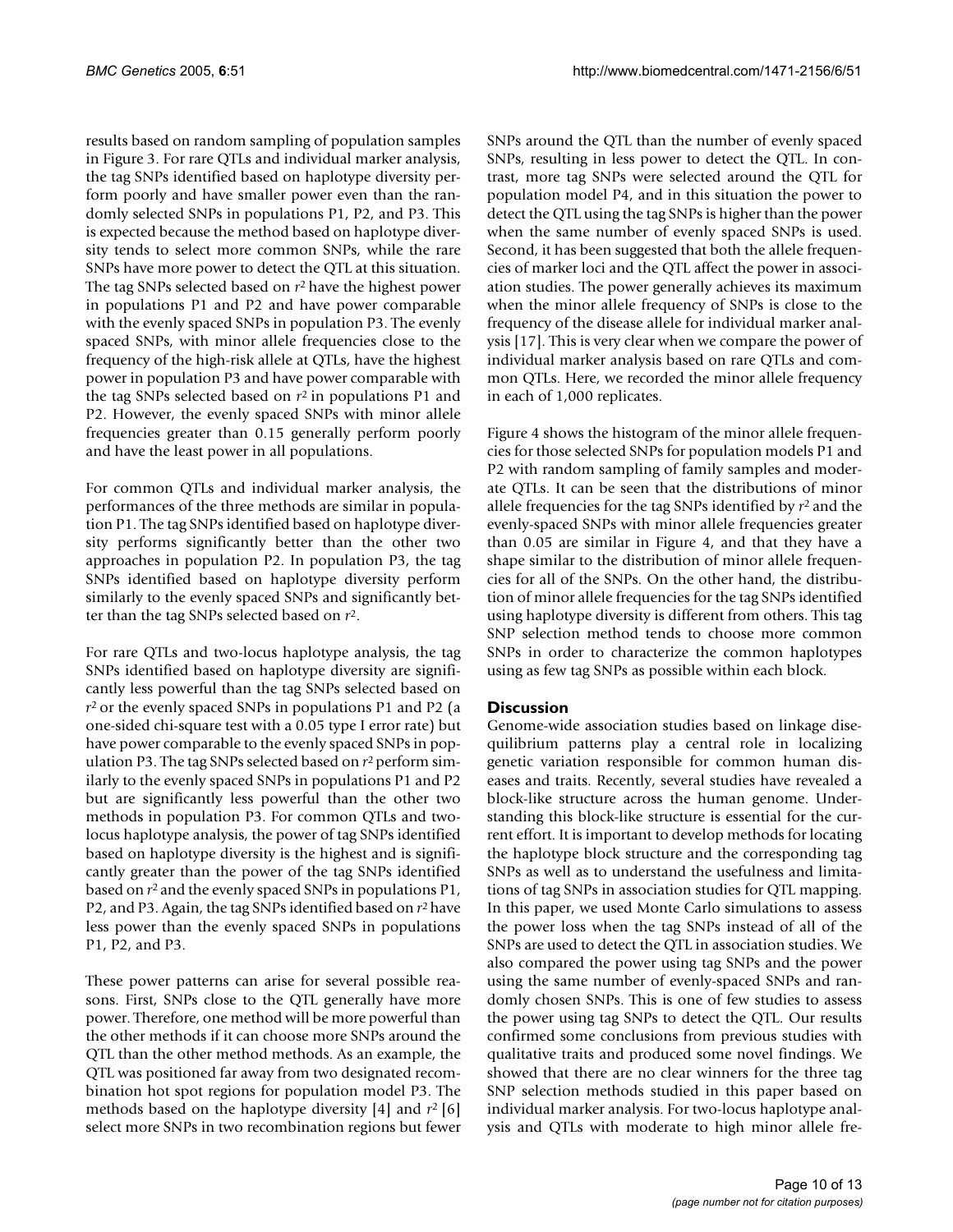quency, the tag SNPs identified based on haplotype diversity are comparable to the best approach in almost all of the situations examined. However, the power of the tag SNPs selected based on *r*2 can be significantly lower than the power of the best methods. On the other hand, the evenly spaced SNPs perform quite well in most situations if we know the allele frequency of the QTL, but they can express relatively low power when the allele of the QTL is incorrectly specified. For QTLs with low minor allele frequency, the power using tag SNPs identified based on haplotype diversity can be much lower than the power using the other two approaches.

Several possible improvements in future studies can be carried out using more sophisticated simulation strategies. In this paper, we used the coalescent process to simulate the haplotypes because the coalescent theory captures the essentials of the population genetic data. It also allows us to explore the effects of some key factors, such as the mutation rate, the recombination rate, and the population expansion. In addition to the populations simulated with constant population size and uniformly distributed mutation and recombination rates, we also generated haplotypes with the inclusion of recombination hot spots and rapid population expansion. Our results show that the population history has a substantial effect on the usage of tag SNPs in association studies. However, simulations based on the coalescent model may fail to capture some features of human evolution as found in real data sets. Therefore, simulations based on real data sets would be desirable. In this paper, we considered QTLs with low, moderate, and high minor allele frequencies and it was assumed that they are positioned at the center of region of interest. However, this information generally remains unknown in real studies. A possible approach would be to consider each SNP as a potential QTL, then compare the average power for all the SNPs or the average power based on different ranges of minor allele frequencies. In this paper, the samples used for tag SNP selection are a subset of the samples used to detect QTL. This strategy is different from the HapMap project, in which tag SNPs are identified by a set of samples and then can be used in virtually any studies based on the same population. However, it is far from obvious that tag SNPs chosen in this way will be the best ones for mapping genes in another sample, and there is no assessment of such consequences. Given that the Human HapMap project is nearly complete and that many researchers have attempted to use tag SNPs for their disease-mapping studies, it is clearly important to develop sophisticated simulation plans to evaluate the effectiveness of such a design.

In this paper, we presented our simulation results based on relatively high broad-sense heritability (*H*2 = 20%). It maybe is too high for many QTLs. We also simulated

QTLs with broad-sense heritability  $H^2 = 5\%$ . In order that the power is relatively high (about 0.70–0.80 using all the SNPs) for meaningful comparisons, a larger sample size is required. Detailed results are provided as supporting materials (Supplemental Figure 1 and 2 [see additional file 1]). The power patterns are similar to those presented in Figure 1 to 4. In our simulations, we used the simple QTL model (a single main QTL with the additive effect) and the simple statistical methods for detecting associations (e.g., TDT and the regression analysis). Nonetheless, our simulations are still valid for many QTLs as long as each of them has the detectable marginal effect. New simulation designs are needed to investigate the effectiveness of tag SNPs in detecting those QTLs with only interactions but no marginal effects. In this study, we also constrained our simulations on a homologous population. The presence of sub-population structures in studied samples can greatly complicate the analysis, not only because it can result false association but also the blocks and tag SNPs depend on the specific populations [39,40]. A possible way around this problem is to first use unrelated SNPs to divide a general population into several homogeneous populations [41], and then obtain the haplotype block partitions and the tag SNPs and conduct the association analysis for each population.

In this study, we concentrated on two tag SNP selection methods. They can represent two distinct groups of methods. The first method is block-dependent and is based on haplotype diversity [4]. The second method is block-free and is solely based on pair-wise LD measure *r*2 [6]. Our results have important implications for association studies in that we found that these two methods perform differently for different population models. There are also many other methods for tag SNP selection, but only a few of them have been evaluated in previous studies. In addition, many factors, including population structure and history [39,40], marker allele frequency [12,42], marker density [12,40,42], and number of samples [13,15,26], can affect the selection of tag SNPs and their performances in association studies. It still remains unclear which method should be used in tag SNP selection for association studies, but we believe no method will perform best under all situations. Thus, it is important to determine which method is better under certain conditions in future studies.

Finally, we would like to emphasize that any method for tag SNP selection must be combined with existing biological knowledge. For example, if two adjacent SNPs are in complete LD with similar minor allele frequencies, the methods based on pair-wise LD may only choose one of them as a tag SNP. If both of them have been suggested by the previous biological knowledge to be important, there is no reason both of them should not be included in the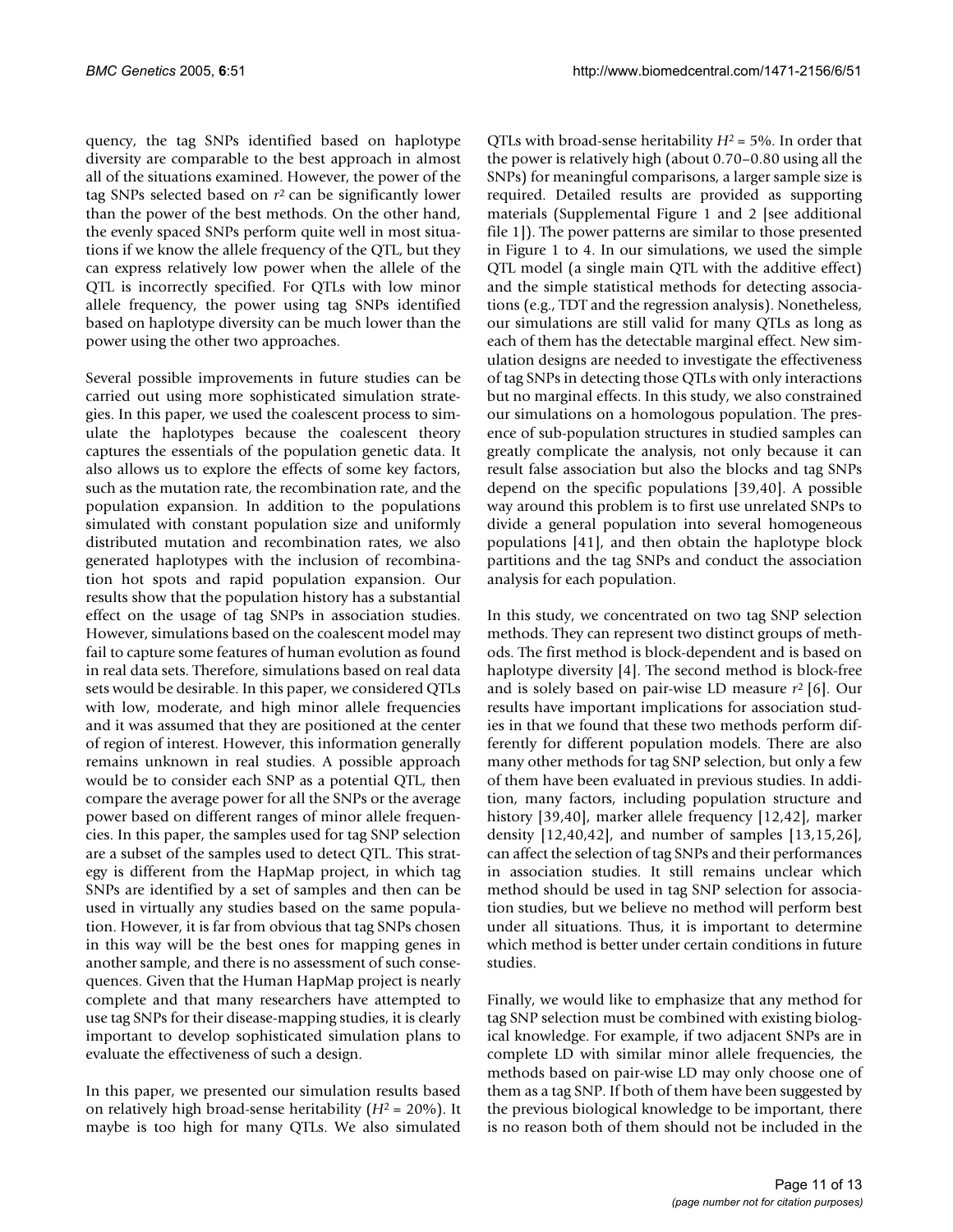set of tag SNPs. The best way may be to combine several methods to come up with a "consensus set" of tag SNPs with biologically important SNPs.

# **Conclusion**

In this paper, we studied the power of tag SNPs to detect the QTL using extensive Monte Carlo simulations. Our study confirmed some conclusions from previous studies with qualitative traits and produced some novel findings, which have important implications in designing optimal association studies using tag SNPs. First, the use of tag SNPs can significantly reduces the genotyping effort without much loss of power in most situations. Second, twolocus haplotype analysis using tag SNPs are more powerful than those using the same number of randomly selected SNPs. Third, among several methods for tag SNP selection compared in this paper, there is no single method that outperforms the others in all situations. Fourth, the population structure and history and the allele frequency at the disease locus have substantial effects on the usage of tag SNPs in association studies. The effect of other factors, such as marker allele frequency and marker density, on the power of tag SNP selected by many other methods still remains unclear and needs further investigation.

# **Authors' contributions**

Kui Zhang participated in the design of the simulation studies, conducted the simulations, performed the statistical analysis, interoperated the results, and drafted the paper. Fengzhu Sun participated in the design of the simulation studies, interpreted the results, and helped to draft the paper. All authors read and approved the final manuscript.

# **Additional material**

# **Additional file 1**

*this Microsoft Word file contains two supplemental figures (supplemental figure 1 and 2) and their legends. These figures present the power results based on the heritability of 5%.*

Click here for file

[\[http://www.biomedcentral.com/content/supplementary/1471-](http://www.biomedcentral.com/content/supplementary/1471-2156-6-51-S1.doc) 2156-6-51-S1.doc]

# **Acknowledgements**

The work is partially supported by NIH grant R01ES09912 (Kui Zhang) and NIH grant P50 HG 002790 (Fengzhu Sun). The authors wish to thank Peter Calabrese for providing his program to simulate the haplotype data with recombination hot spots. The authors also thank two anonymous reviewers for their thoughtful comments.

#### **References**

- 1. Daly MJ, Rioux JD, Schaffner SF, Hudson TJ, Lander ES: **[High-resolu](http://www.ncbi.nlm.nih.gov/entrez/query.fcgi?cmd=Retrieve&db=PubMed&dopt=Abstract&list_uids=11586305)[tion haplotype structure in the human genome.](http://www.ncbi.nlm.nih.gov/entrez/query.fcgi?cmd=Retrieve&db=PubMed&dopt=Abstract&list_uids=11586305)** *Nat Genet* 2001, **29:**229-232.
- 2. Dawson E, Abecasis GR, Bumpstead S, Chen Y, Hunt S, Beare DM, Pabilal J, Dibling T, Tinsley E, Kirby S, Carter D, Papaspyidonos M, Livingstone S, Ganske R, Lõhmussaar E, Zernant J, Tõnisson N, Remm M, Mägi R, Puurand T, Vilo J, Kurg A, Rice K, Deloukas P, Mott R, Metspalu A, Bentley DR, Cardon LR, Dunham I: **[A first-generation](http://www.ncbi.nlm.nih.gov/entrez/query.fcgi?cmd=Retrieve&db=PubMed&dopt=Abstract&list_uids=12110843) [linkage disequilibrium map of human chromosome 22.](http://www.ncbi.nlm.nih.gov/entrez/query.fcgi?cmd=Retrieve&db=PubMed&dopt=Abstract&list_uids=12110843)** *Nature* 2002, **418:**544-548.
- 3. Gabriel SB, Schaffner SF, Nguyen H, Moore JM, Roy J, Blumenstiel B, Higgins J, DeFelice M, Lochner A, Faggart M, Liu-Cordero SN, Rotimi C, Adeyemo A, Cooper R, Ward R, Lander ES, Altshuler D: **[The](http://www.ncbi.nlm.nih.gov/entrez/query.fcgi?cmd=Retrieve&db=PubMed&dopt=Abstract&list_uids=12029063) [structure of haplotype blocks in the human genome.](http://www.ncbi.nlm.nih.gov/entrez/query.fcgi?cmd=Retrieve&db=PubMed&dopt=Abstract&list_uids=12029063)** *Science* 2002, **296:**2225-2229.
- Patil N, Berno AJ, Hinds DA, Barrett WA, Doshi JM, Hacker CR, Kautzer CR, Lee DH, Marjoribanks C, McDonough DP, Nguyen BTN, Norris MC, Sheehan JB, Shen N, Stern D, Stokowski RP, Thomas DJ, Trulson MO, Vyas KR, Frazer KA, Fodor SPA, Cox DR: **[Blocks of](http://www.ncbi.nlm.nih.gov/entrez/query.fcgi?cmd=Retrieve&db=PubMed&dopt=Abstract&list_uids=11721056) [limited haplotype diversity revealed by high-resolution scan](http://www.ncbi.nlm.nih.gov/entrez/query.fcgi?cmd=Retrieve&db=PubMed&dopt=Abstract&list_uids=11721056)[ning of human chromosome 21.](http://www.ncbi.nlm.nih.gov/entrez/query.fcgi?cmd=Retrieve&db=PubMed&dopt=Abstract&list_uids=11721056)** *Science* 2001, **294:**1719-1723.
- 5. Zhang K, Deng M, Chen T, Waterman MS, Sun F: **[A dynamic pro](http://www.ncbi.nlm.nih.gov/entrez/query.fcgi?cmd=Retrieve&db=PubMed&dopt=Abstract&list_uids=12032283)[gramming algorithm for haplotype block partitioning.](http://www.ncbi.nlm.nih.gov/entrez/query.fcgi?cmd=Retrieve&db=PubMed&dopt=Abstract&list_uids=12032283)** *Proc Natl Acad Sci U S A* 2002, **99:**7335-7339.
- 6. Carlson CS, Eberle MA, Rieder MJ, Yi Q, Kruglyak L, Nickerson DA: **Selecting a maximally informative set of single nucleotide [polymorphisms for association analyses using linkage dise](http://www.ncbi.nlm.nih.gov/entrez/query.fcgi?cmd=Retrieve&db=PubMed&dopt=Abstract&list_uids=14681826)[quilibrium.](http://www.ncbi.nlm.nih.gov/entrez/query.fcgi?cmd=Retrieve&db=PubMed&dopt=Abstract&list_uids=14681826)** *Am J Hum Genet* 2004, **74:**106-120.
- 7. Halldorsson BV, Bafna V, Lippert R, Schwartz R, De La Vega FM, Clark AG, Istrail S: **[Optimal haplotype block-free selection of tagging](http://www.ncbi.nlm.nih.gov/entrez/query.fcgi?cmd=Retrieve&db=PubMed&dopt=Abstract&list_uids=15289481) [SNPs for genome-wide association studies.](http://www.ncbi.nlm.nih.gov/entrez/query.fcgi?cmd=Retrieve&db=PubMed&dopt=Abstract&list_uids=15289481)** *Genome Res* 2004, **14:**1633-1640.
- 8. Meng Z, Zaykin DV, Xu C, Wagner M, Ehm MG: **[Selection of](http://www.ncbi.nlm.nih.gov/entrez/query.fcgi?cmd=Retrieve&db=PubMed&dopt=Abstract&list_uids=12796855) [genetic markers for association analyses using linkage dise](http://www.ncbi.nlm.nih.gov/entrez/query.fcgi?cmd=Retrieve&db=PubMed&dopt=Abstract&list_uids=12796855)[quilibrium and haplotypes.](http://www.ncbi.nlm.nih.gov/entrez/query.fcgi?cmd=Retrieve&db=PubMed&dopt=Abstract&list_uids=12796855)** *Am J Hum Genet* 2003, **73:**115-130.
- 9. Chapman JM, Cooper JD, Todd JA, Clayton DG: **[Detecting disease](http://www.ncbi.nlm.nih.gov/entrez/query.fcgi?cmd=Retrieve&db=PubMed&dopt=Abstract&list_uids=14614235) associations due to linkage disequilibrium using haplotype [tags: a class of tests and the determinants of statistical](http://www.ncbi.nlm.nih.gov/entrez/query.fcgi?cmd=Retrieve&db=PubMed&dopt=Abstract&list_uids=14614235) [power.](http://www.ncbi.nlm.nih.gov/entrez/query.fcgi?cmd=Retrieve&db=PubMed&dopt=Abstract&list_uids=14614235)** *Hum Hered* 2003, **56:**18-31.
- 10. Cousin E, Genin E, Macce S, Ricard S, Chansac C, Del Zompo M, Deleuze JF: **[Association studies candidate genes: strategies to](http://www.ncbi.nlm.nih.gov/entrez/query.fcgi?cmd=Retrieve&db=PubMed&dopt=Abstract&list_uids=15031617) [select SNPs to be tested.](http://www.ncbi.nlm.nih.gov/entrez/query.fcgi?cmd=Retrieve&db=PubMed&dopt=Abstract&list_uids=15031617)** *Hum Hered* 2003, **56:**151-159.
- 11. Hu X, Schrodi SJ, Ross DA, Cargill M: **[Selecting tagging SNPs for](http://www.ncbi.nlm.nih.gov/entrez/query.fcgi?cmd=Retrieve&db=PubMed&dopt=Abstract&list_uids=15297809) [association studies using power calculations from genotype](http://www.ncbi.nlm.nih.gov/entrez/query.fcgi?cmd=Retrieve&db=PubMed&dopt=Abstract&list_uids=15297809) [data.](http://www.ncbi.nlm.nih.gov/entrez/query.fcgi?cmd=Retrieve&db=PubMed&dopt=Abstract&list_uids=15297809)** *Hum Hered* 2004, **57:**156-170.
- 12. Zhang K, Qin ZS, Liu JA, Chen T, Waterman MS, Sun F: **[Haplotype](http://www.ncbi.nlm.nih.gov/entrez/query.fcgi?cmd=Retrieve&db=PubMed&dopt=Abstract&list_uids=15078859) [block partitioning and tag SNP selection using genotype data](http://www.ncbi.nlm.nih.gov/entrez/query.fcgi?cmd=Retrieve&db=PubMed&dopt=Abstract&list_uids=15078859) [and their applications to association studies.](http://www.ncbi.nlm.nih.gov/entrez/query.fcgi?cmd=Retrieve&db=PubMed&dopt=Abstract&list_uids=15078859)** *Genome Res* 2004, **14:**908-916.
- 13. Zhang K, Calabrese P, Nordborg M, Sun F: **[Haplotype structure](http://www.ncbi.nlm.nih.gov/entrez/query.fcgi?cmd=Retrieve&db=PubMed&dopt=Abstract&list_uids=12439824) [and its applications to association studies: power and study](http://www.ncbi.nlm.nih.gov/entrez/query.fcgi?cmd=Retrieve&db=PubMed&dopt=Abstract&list_uids=12439824) [design.](http://www.ncbi.nlm.nih.gov/entrez/query.fcgi?cmd=Retrieve&db=PubMed&dopt=Abstract&list_uids=12439824)** *Am J Hum Genet* 2002, **71:**1386-1394.
- Johnson GCL, Esposito L, Barratt BJ, Smith AN, Heward J, Genova GD, Ueda H, Cordell HJ, Eaves IA, Dudbridge F, Twells RCJ, Payne F, Hughes W, Nutland S, Stevens H, Phillipa C, Tuomilehto-Wolf E, Tuomilehto J, Gough SCL, Clayton DG, Todd JA: **[Haplotype tag](http://www.ncbi.nlm.nih.gov/entrez/query.fcgi?cmd=Retrieve&db=PubMed&dopt=Abstract&list_uids=11586306)[ging for the identification of common disease genes.](http://www.ncbi.nlm.nih.gov/entrez/query.fcgi?cmd=Retrieve&db=PubMed&dopt=Abstract&list_uids=11586306)** *Nat Genet* 2001, **29:**233-237.
- 15. Thompson D, Stram D, Goldgar D, Witte JS: **[Haplotype tagging](http://www.ncbi.nlm.nih.gov/entrez/query.fcgi?cmd=Retrieve&db=PubMed&dopt=Abstract&list_uids=14614238) [single nucleotide polymorphisms and association studies.](http://www.ncbi.nlm.nih.gov/entrez/query.fcgi?cmd=Retrieve&db=PubMed&dopt=Abstract&list_uids=14614238)** *Hum Hered* 2003, **56:**48-55.
- 16. Zhai W, Todd MJ, Nielsen R: **[Is haplotype block identification](http://www.ncbi.nlm.nih.gov/entrez/query.fcgi?cmd=Retrieve&db=PubMed&dopt=Abstract&list_uids=15185406) [useful for association mapping studies?](http://www.ncbi.nlm.nih.gov/entrez/query.fcgi?cmd=Retrieve&db=PubMed&dopt=Abstract&list_uids=15185406)** *Genet Epidemiol* 2004, **27:**80-83.
- 17. Kaplan N, Morris R: **[Issues concerning association studies for](http://www.ncbi.nlm.nih.gov/entrez/query.fcgi?cmd=Retrieve&db=PubMed&dopt=Abstract&list_uids=11319784) [fine mapping a susceptibility gene for a complex disease.](http://www.ncbi.nlm.nih.gov/entrez/query.fcgi?cmd=Retrieve&db=PubMed&dopt=Abstract&list_uids=11319784)** *Genet Epidemiol* 2001, **20:**432-457.
- 18. Zhang W, Collins A, Morton N: [Does haplotype diversity predict](http://www.ncbi.nlm.nih.gov/entrez/query.fcgi?cmd=Retrieve&db=PubMed&dopt=Abstract&list_uids=15221450) **[power for association mapping of disease susceptibility?](http://www.ncbi.nlm.nih.gov/entrez/query.fcgi?cmd=Retrieve&db=PubMed&dopt=Abstract&list_uids=15221450)** *Hum Genet* 2004, **115:**157-164.
- 19. Weale ME, Depondt C, Macdonald SJ, Smith A, Lai PS, Shorvon SD, Wood NW, Goldstein DB: **[Selection and evaluation of tagging](http://www.ncbi.nlm.nih.gov/entrez/query.fcgi?cmd=Retrieve&db=PubMed&dopt=Abstract&list_uids=12900796) [SNPs in the neuronal-sodium-channel gene SCN1A: Implica](http://www.ncbi.nlm.nih.gov/entrez/query.fcgi?cmd=Retrieve&db=PubMed&dopt=Abstract&list_uids=12900796)[tions for linkage-disequilibrium gene mapping.](http://www.ncbi.nlm.nih.gov/entrez/query.fcgi?cmd=Retrieve&db=PubMed&dopt=Abstract&list_uids=12900796)** *Am J Hum Genet* 2003, **73:**551-565.